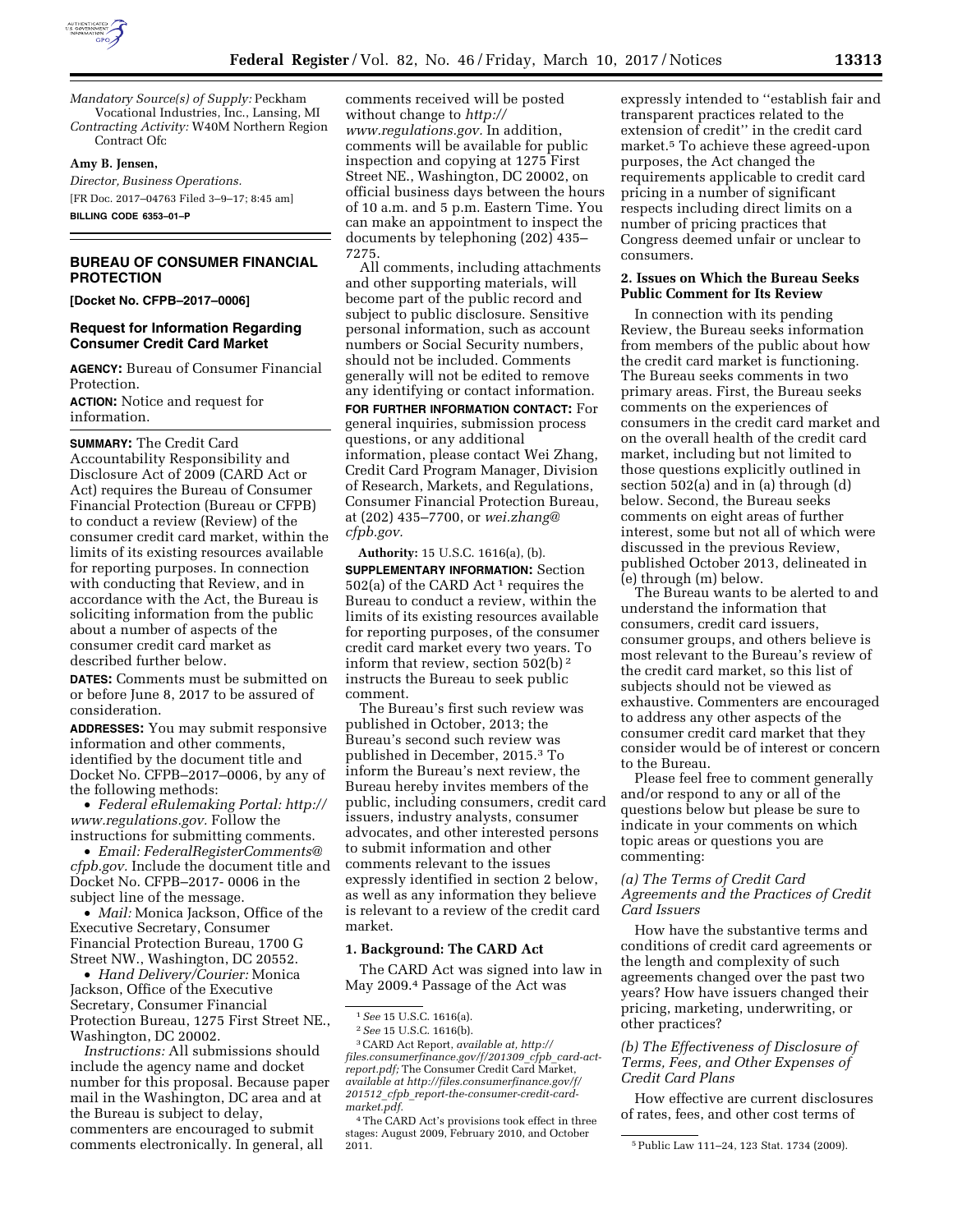credit card accounts in conveying to consumers the costs of credit card plans? What further improvements in disclosure, if any, would benefit consumer cardholders at this point, and what costs would be incurred in providing such disclosures?

## *(c) The Adequacy of Protections Against Unfair or Deceptive Acts or Practices or Unlawful Discrimination Relating to Credit Card Plans*

Do unfair, deceptive, or abusive acts and practices, or unlawful discrimination, still exist in the credit card market, and if so, in what form and with what frequency and effect? How might any such conduct be prevented and at what cost?

## *(d) The Cost and Availability of Consumer Credit Cards, the Use of Risk-Based Pricing for Consumer Credit Cards, and Consumer Credit Card Product Innovation*

How have the cost and availability of consumer credit cards (including with respect to non-prime borrowers), the use of risk-based pricing for consumer credit cards, and consumer credit card product innovation changed since the Bureau reported on the credit card market in 2015? What has driven those changes or, if there has been little change, the stability in those metrics? How are consumers with lower credit scores faring in the market? Has the impact of the CARD Act on these factors changed over the past two years?

## *(e) Deferred Interest Products*

The Bureau's prior Review found that deferred interest products, while popular, can pose risks to consumers. How have market trends and issuer practices evolved since the Bureau's prior Review? What areas of risk still remain for consumers? What, if anything, should be done to address these risks?

## *(f) Subprime Specialist Products*

The Bureau's prior Review examined the practices and metrics of certain ''subprime specialist'' issuers who provide cards to millions of consumers with lower credit scores. These issuers offer products to consumers distinguished by their high cost and their reliance on fees, rather than finance charges, relative to mass market issuers. How does the consumer experience of using these cards compare to the experience of consumers with similar credit profiles when using mass market credit cards?

## *(g) Third-Party Comparison Sites*

Third party comparison sites are Web sites that provide information to consumers about different credit card products in order to facilitate the selection of a product. The Bureau has received indications that some such sites generate significant revenue from issuer payments made in exchange for approved applications, and that in many cases contracts between sites and issuers can influence or explicitly determine which (and how) products and choices are presented to consumers. To what degree do consumers understand the benefits and risks of using third party comparison sites? To what degree do existing standards, practices, and disclosures protect consumers from unfair, deceptive, and abusive acts and practices? Where, if anywhere, do opportunities for improvement exist, and how would any such improvements most appropriately be realized?

### *(h) Innovation*

The Bureau's prior Review noted two major trends in financial innovation which are poised to substantially impact the credit card market. The first was advancements and evolutions in payment security and form factor, including both the widespread adoption of EMV standards and the possibility for wider adoption of mobile payments. The second was the trend toward new consumer lending models potentially competing with credit cards, both indirectly by being marketed as a tool for debt consolidation and more directly at point-of-sale. To what degree, have either of these trends advanced in ways both expected and unexpected over the past two years? Which of these trends appear likely to have the greatest impact on the consumer credit card market in the foreseeable future? What are the benefits and risks to consumers posed by these trends? What other innovations are impacting, or are likely to impact, consumers in the credit card marketplace?

### *(i) Secured Credit Cards*

The Bureau believes that secured credit cards potentially offer consumers with limited or damaged credit history a beneficial way to both access credit and build or rebuild a positive credit record. The Bureau has taken note of some indications that secured card originations have increased and that new entrants to the market signal increasing issuer interest in offering this potentially valuable product to consumers. What is the current state of the secured credit card market, and

what evidence is there to support indications of positive consumer outcomes? What obstacles, including regulatory obstacles or obstacles with potential regulatory solutions, may prevent secured cards from reaching their potential in the marketplace? What risks should consumers be aware of when choosing a secured card?

### *(j) Online and Mobile Account Servicing*

The Bureau's prior Review found that large and increasing numbers of consumers are enrolling in issuers' online and mobile account servicing platforms. That Review also found that many of those consumers have both opted out of receiving paper statements and appear to rarely access their statements online. These consumers therefore rarely encounter certain mandatory disclosures intended to encourage and enable positive outcomes for consumers who have not always had positive experiences with credit cards. To what extent are consumers who, for example, make only minimum payments, or have a higher propensity towards making payments late, not encountering these disclosures? What other potential benefits or risks does a broader shift towards digital account servicing pose to consumers? What other practices or potential innovations are issuers engaging in to accomplish the same goals as those disclosures? What obstacles, including but not limited to specific regulatory obstacles, inhibit issuers from further innovating in leveraging online and mobile account servicing platforms to improve consumers' experiences and outcomes using credit cards?

#### *(k) Rewards Products*

The Bureau's prior review found that rewards programs associated with credit cards are prevalent, popular, and can provide value to consumers. That same Review identified areas for concern regarding the impact of rewards on consumer choice and usage of credit cards, as well as disclosure practices and program structure. How have market trends and issuer practices evolved since the Bureau's prior review? What areas of risk still remain for consumers? What, if anything, should be done to address those?

#### *(l) Variable Interest Rates*

The Bureau's prior Review found that most credit cards now have variable interest rates. Those credit card rates will rise when background interest rates increase. To what extent are consumers aware that their credit card borrowing costs will increase on funds already borrowed when market rates increase?